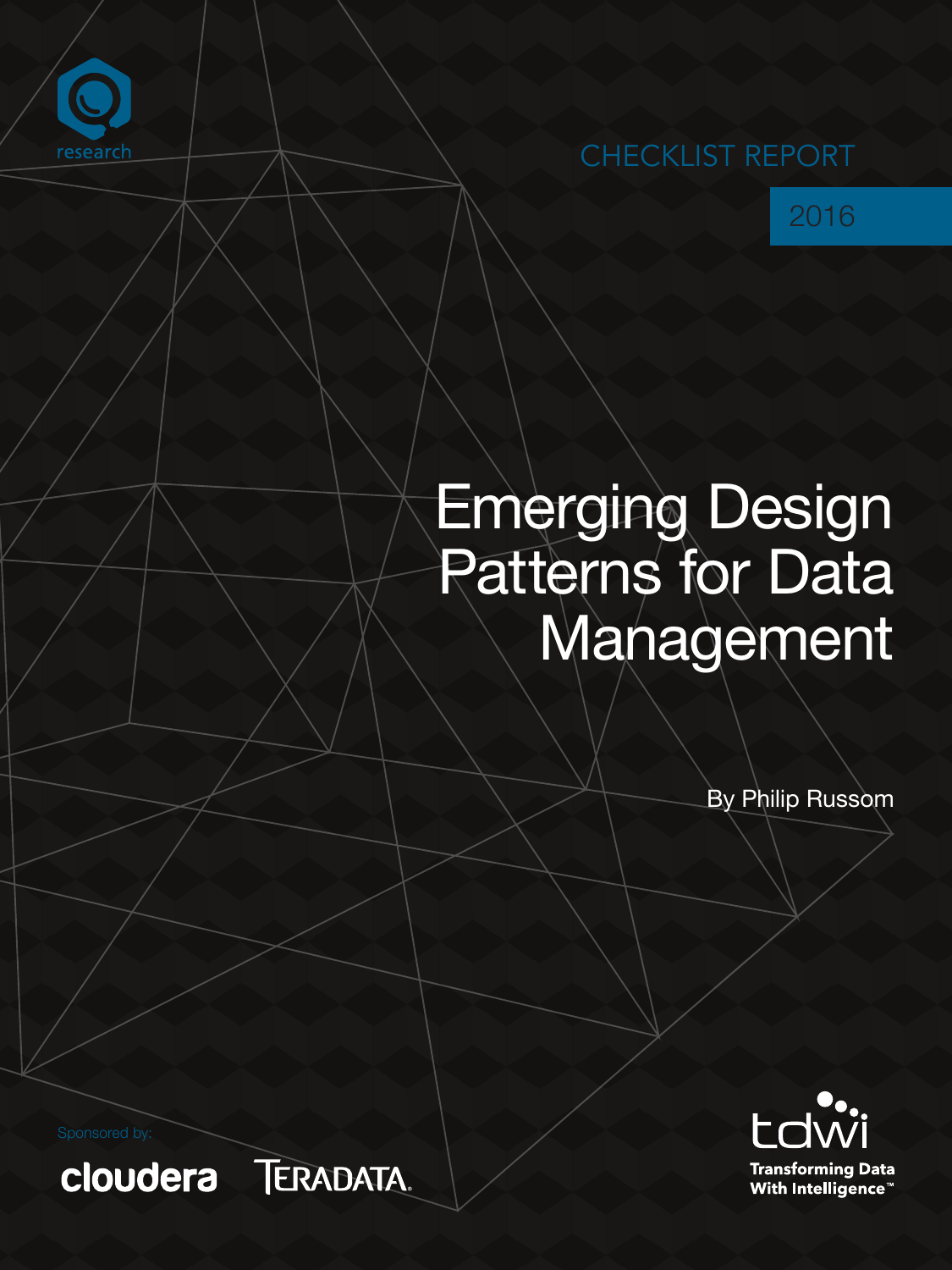## NOVEMBER 2016

## TDWI CHECKLIST REPORT

## Emerging Design Patterns for Data Management

## By Philip Russom



## **Transforming Data** With Intelligence<sup>™</sup>

555 S. Renton Village Place, Ste. 700 Renton, WA 98057-3295

T 425.277.9126

F 425.687.2842

E info@tdwi.org

tdwi.org

## TABLE OF CONTENTS

## 2 [FOREWORD](#page-2-0)

### 3 [NUMBER ONE](#page-3-0)

[Use both traditional and emerging data-driven design](#page-3-0)  [patterns](#page-3-0) 

## 4 [NUMBER TWO](#page-3-0)

Embrace the design pattern trend toward very large data repositories

5 [NUMBER THREE](#page-5-0) Know Hadoop's roles with emerging design patterns

## 6 [NUMBER FOUR](#page-6-0)

Also consider virtual and federated design patterns

## 7 [NUMBER FIVE](#page-7-0)

Adopt new practices for business analytics, as enabled by new design patterns and their tools

## 8 **[NUMBER SIX](#page-8-0)**

Adapt your data management best practices to new design patterns

## 9 [NUMBER SEVEN](#page-9-0)

Modernize your data management architecture by including and integrating multiple data-driven design patterns

## 10 [ABOUT OUR SPONSORS](#page-10-0)

10 [ABOUT THE AUTHOR](#page-10-0)

10 [ABOUT TDWI RESEARCH](#page-10-0)

## 10 [ABOUT TDWI CHECKLIST REPORTS](#page-10-0)

© 2016 by TDWI, a division of 1105 Media, Inc. All rights reserved. Reproductions in whole or in part are prohibited except by written permission. Email requests or feedback to info@tdwi.org. Product and company names mentioned herein may be trademarks and/or registered trademarks of their respective companies.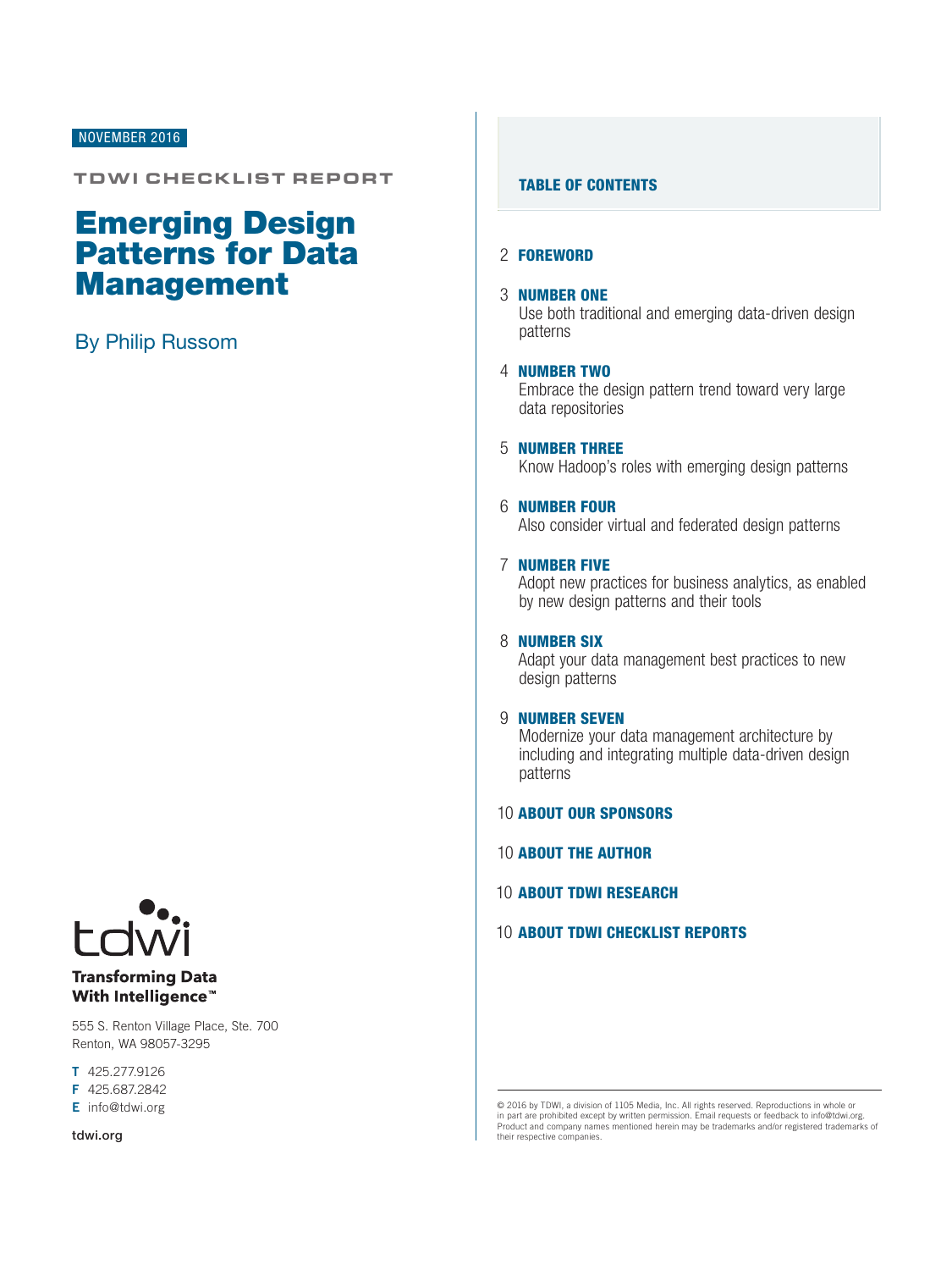## <span id="page-2-0"></span>**FOREWORD**

Organizations that seek to be data driven are experiencing considerable change of late:

**Data itself is evolving.** Traditional enterprise data is being joined by new categories of big data, including data from sensors, hand-held devices, machinery, Web applications, and social media. These bring with them new structures, interfaces, and latencies.

**Data management is evolving to address the new data.**  Users are turning to new design patterns on both old and new platforms to accommodate the capture, storage, processing, analytics, and delivery of big data and other new data assets.

**Businesses are evolving to take advantage of the new data assets.** New data often means new analytical insights and new ways to innovate operations, product design, and marketing. Hence, savvy business managers are eager to accumulate and explore new data in search of opportunities for customer base development, operational excellence, and competitive advantage.

These changes sound like problems, but they are actually opportunities for organizations that can embrace big data, implement new design patterns and platforms for new data, scale to greater volumes and processing loads, and react accordingly via analytics. Here are some representative use cases, each showing how new technologies and new data-driven design patterns can enable new business practices:

**Discovery of new insights and opportunities.** Because big data usually comes from new sources, TDWI often refers to it as *new data* or *new big data*. The great promise and relevance of new big data is that it can be leveraged to develop new insights, which in turn can help organizations adapt to change in evolving business environments.

**Competing on analytics.** New design patterns and platforms integrate a broad range of data sources to create unique views into your customer base and marketplace.

**Multichannel marketing.** A mix of old and new data from websites, call center applications, smartphone apps, and social media can reveal how your customers behave in diverse situations, thereby enabling modern multichannel marketing.

**Operational excellence.** In an increasingly data-driven business world, big data takes operational analytics and a 360-degree view of customers to a new level.

**Analytics with all the data.** Given the right design patterns and data platforms, new big data can provide larger and broader data samples, thereby expanding existing analytics for risk, fraud, customer base segmentation, and the complete view of the customer.

**Real-time operations.** The transportation and logistics industries have transformed in recent years by leveraging sensor data for greater understanding of time-sensitive entities in motion across geographic space; this in turn provides unprecedented customer service, operational efficiency, and competitive advantage. There are even TV commercials about how innovative firms now capture and operationalize real-time data to reduce from weeks to hours the approval of insurance policies and residential mortgages.

**Decision-making value from unstructured text.** Sentiment analysis (based on human language and other unstructured text) has become almost commonplace as a new insight into customer bases and marketplaces. It is implemented by deploying new design patterns on new data platforms that are conducive to unstructured and multistructured data.

Clearly, there are benefits to be seized, but a number of things have to be in place before the benefits can be realized. Because the most compelling benefits involve managing and analyzing new and big data, most user organizations need to evolve their design patterns and their portfolios of data management platforms, then implement multiple forms of analytics as determined by the priorities of the business.

This Checklist Report will drill into some of the emerging design patterns and platforms for data that modern data-driven organizations are embracing, with a focus on data warehouses and Hadoop, plus a few other data ecosystems (e.g., marketing, supply chain, and Web). The goal of the report is to accelerate users' understanding of new design patterns and data platforms so they can choose and use the ones that best support the new data-driven goals of their organizations.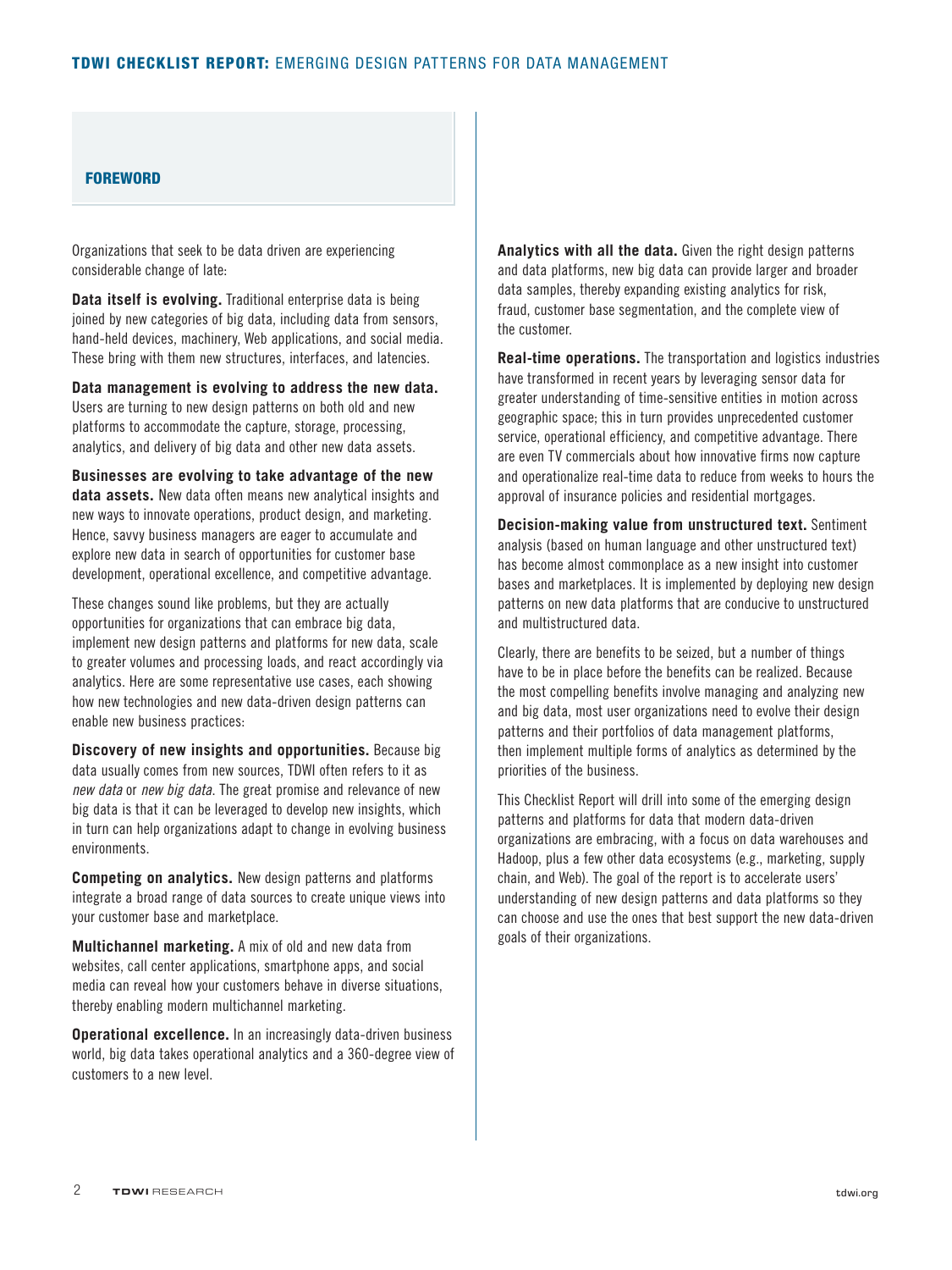#### <span id="page-3-0"></span> $\overline{\mathbf{M}}$ NUMBER ONE

USE BOTH TRADITIONAL AND EMERGING DATA-DRIVEN DESIGN PATTERNS

A *design pattern* is a rule of thumb—a generalized, repeatable approach to a commonly occurring information technology situation that developers must flesh out (based on current requirements) to create a finished design. In this report, design patterns tend to be localized constructs, such as data schema, models, tables, and record structures. These differ from data architectures, which tend to be large-scale combinations of multiple design patterns and other components, as seen in data warehouse architectures, multichannel marketing, and some applications clusters. Furthermore, the concept of the design pattern originated in applications development, whereas this report is focused on *data-driven design patterns*, especially new and emerging ones used for advanced analytics, exploration and discovery, big data, and multistructured data.

In the world of data management, data developers and modelers have long used data-driven design patterns. For example, data warehouse architectures typically include data marts, time series, dimensional models, and other design patterns. As another example, modern multichannel marketing can employ design patterns for customer profiles and segments, customer masters, and the complete view of the customer. Various data-driven design patterns found across the enterprise are for transactions, bills of material, supply chain documents exchanged with partners, and other operational data.

Note that design patterns are quite diverse in how they capture, organize, and manage data. The data itself is also diverse in terms of structure, container, latency, and volume. As a data management strategy that accommodates diversity, many organizations deploy multiple data platform types so that users can store, manage, and process data on just the right platform for a given design pattern and its use cases. Amid this diversification of data platforms, relational platforms are still relevant and vital, and they are increasingly complemented by Hadoop.<sup>1</sup>

These examples prove that traditional design patterns are all around us, representing common business entities, events, and processes. Yet new design patterns are emerging as big data arrives and new applications come online.

For example, data management professionals continue to use older design patterns but also introduce new ones, such as the logical data warehouse, enterprise data hub, and data lake. In addition, they are evolving older patterns to address new requirements, as when data landing is redesigned to embrace early ingestion or when enterprise data is redesigned to accommodate advanced analytics.

Some emerging design patterns are optimized for new data from the Web, machines, and social media. Others leverage new data characteristics, such as geospatial coordinates and real-time events. As we'll see later, these and other design patterns can be fleshed out in many ways (to accommodate new data types and use cases) and deployed on many types of platforms (from relational databases to Hadoop), as well as in the cloud, on premises, and on hybrid combinations of all the previous.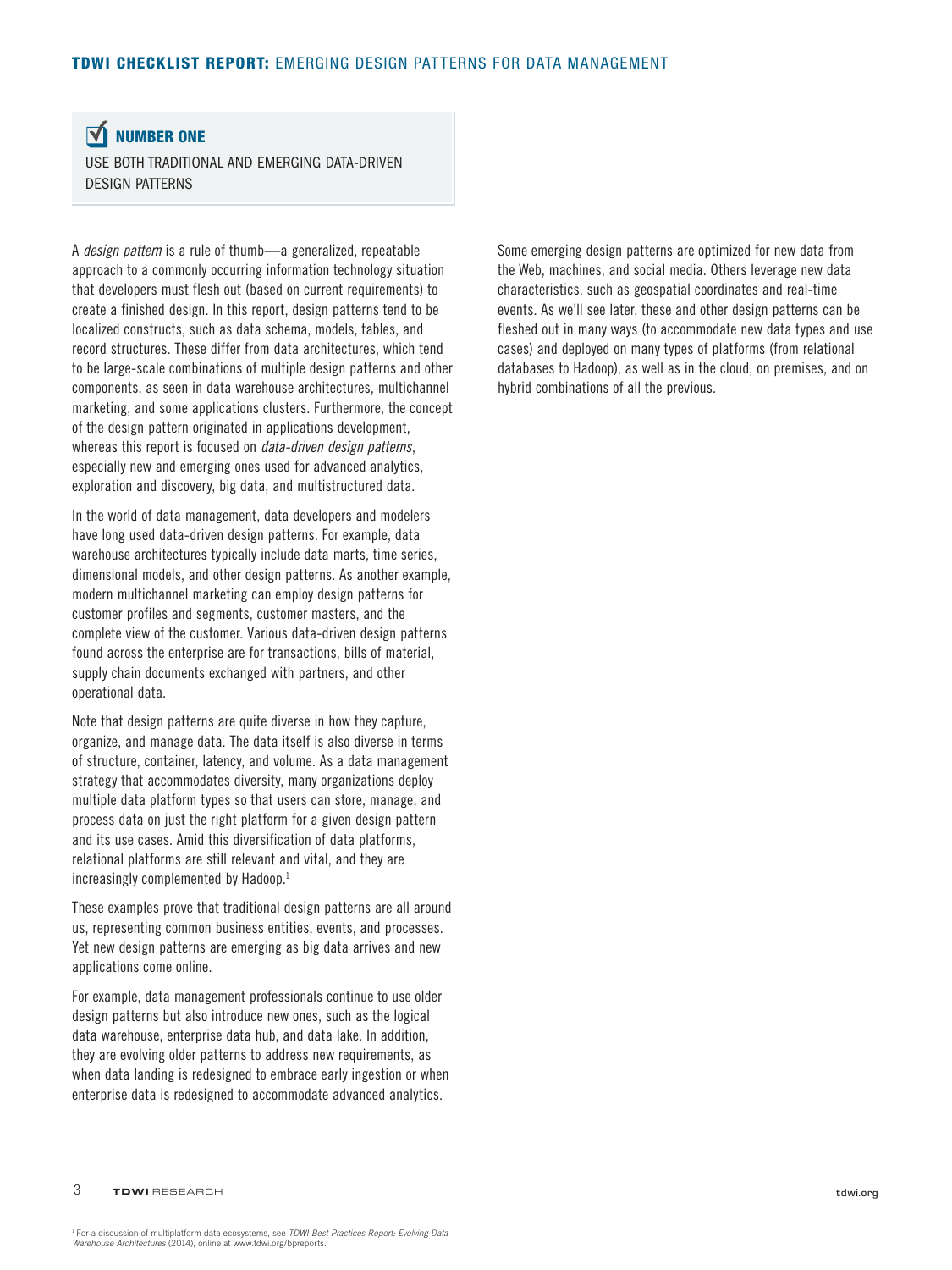#### <span id="page-4-0"></span> $\overline{\mathbf{M}}$ NUMBER TWO

EMBRACE THE DESIGN PATTERN TREND TOWARD VERY LARGE DATA REPOSITORIES

One of the strongest trends in data management today is toward design patterns that involve very large data repositories, which are used to capture and integrate big data, other new data, and traditional data. In these cases, a large repository stores data containers and other information elements with fidelity to their original schema, content, and condition so that the raw details of the source are retained for a wide range of use cases in data exploration, data integration, and advanced analytics. Given the wide range of data that technical users are capturing, this type of data repository regularly amounts to tens or hundreds of terabytes of data—and sometimes petabytes.

There are a number of terms in the data management community for the current generation of very large data repositories and similar approaches, including *data lake*, *data vault*, and *enterprise data hub*. Furthermore, other data-driven design patterns have traditionally handled large collections of detailed source data, including data warehouses and the many variations of the operational data store (ODS).

Though one raw-data repository can do many things, some users deploy several so each can be optimized for specific data types, workloads, latencies, and so on. Very large data repositories may also be deployed per business unit, geography, platform type, or application technology stack. Finally, note that a very large data repository can be deployed atop various data platforms, including MPP relational DBMSs; however, the large configuration of a DBMS required to make a large raw-data repository functional would be extremely expensive and would limit the diversity of data assumed of a very large raw-data repository. Thus the trend is toward Hadoop as the preferred platform for such repositories.

Many user organizations are already employing very large data repositories for real-world use cases,<sup>2</sup> including:

- **Advanced analytics applications** that are enabled by mining, clustering, statistics, and graph techniques often rely on the rich details of raw source data instead of the cleansed, aggregated, and remodeled data typically found in a data warehouse.
- **Data exploration and discovery** are in vogue with both technical and business users because they must study new big data to understand its technical condition and its potential business value, and most users want to explore in a self-service manner. Incorporating diverse data into a large repository empowers broad exploration as well as rich analytical correlations across data of differing sources and vintages.
- **Extending and modernizing a data ecosystem** can be accomplished by integrating a large repository into its data architecture. TDWI has seen numerous user organizations breathe new life into their relational data warehouse by integrating it with Hadoop.
- **Multistructured data** has confounded many data management teams. The confusion is now ending because Hadoop has arrived as a platform conducive to capturing and processing a very wide range of data types, formats, and structures with diverse latency and ingestion requirements.
- **Data hubs** are one way to organize a very large data repository, and many users are going in this direction. A successful data hub can bring together all these use cases on a single platform so that data can be shared across workloads and teams—from processing to analytics to operationalizing results. A data hub includes the security and governance needed to handle sensitive data, and it makes finding, querying, and extracting data easier and better governed. Yet the hub still respects the repository's mandate of maintaining source fidelity. Accordingly, the primary role of a data hub is to be a manageable and governable distribution point for sharing data among many users, organizations, and applications, which greatly enhances the business value of the very large data repository.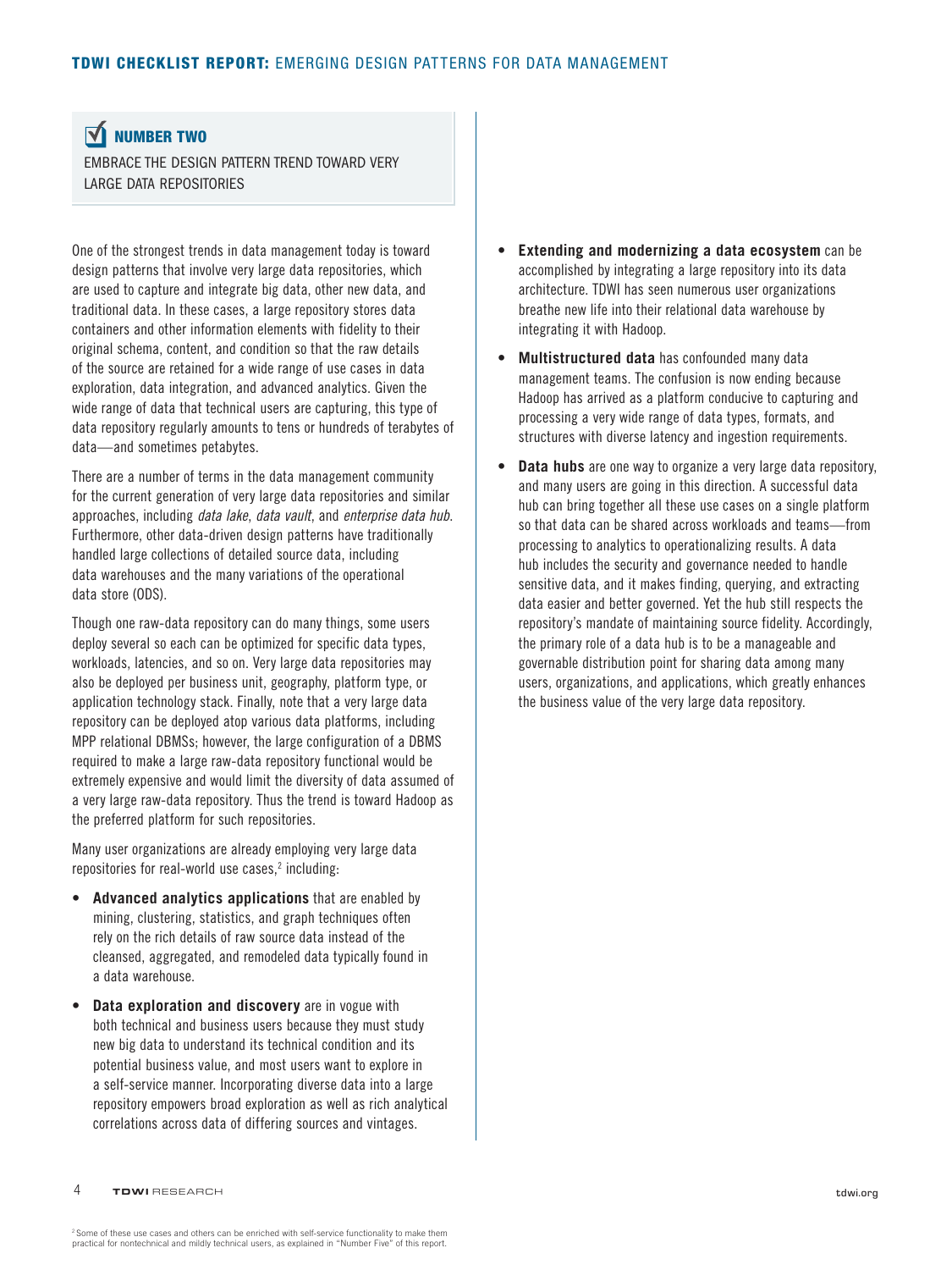#### <span id="page-5-0"></span> $\overline{\mathbf{M}}$ NUMBER THREE

KNOW HADOOP'S ROLES WITH EMERGING DESIGN PATTERNS

A recent TDWI survey indicates that the number of deployed Hadoop clusters is up 60% over two years.<sup>3</sup> Users are aggressively adopting Hadoop and its ecosystem of data management and analytics components, whether open source, vendor supplied, or user built. These are being applied to a variety of use cases in data warehousing, analytics, and data management.

Although data-driven design patterns and technology platforms are mutually exclusive, Hadoop is a natural fit for big data, new data types and sources, and very large data repositories. This is why most very large raw-data repositories are built atop Hadoop, from which they get several desirable capabilities:

- Hadoop handles the massive volumes of data we assume of big data and enterprise data, and it does so with linear scalability.
- In general, a Hadoop cluster costs less than an equivalent configuration of an enterprise database management system (DBMS), as measured by hardware and software acquisition costs.
- Hadoop can handle any data structure you can put in a file, and many types of new data arrive in files, as in Web server logs and JSON.
- High availability is built into every multinode Hadoop cluster.
- Hadoop supports the SQL functionality and third-party analytics tools that businesses are already accustomed to using for more structured access (e.g., Hive for batch processing and Impala for SQL-based analytics). Although a large repository focuses on raw data, users inevitably need to structure some of that data for better business value, specific analytics applications, data standardization, and evolving requirements.
- Hadoop improves regularly as seen in the recent advances made in vendor distributions and in the broader ecosystem of tools that support Hadoop for metadata management, security, SQL support, and real-time data.

A single Hadoop cluster can support multiple use cases:

**Enterprise data hub (EDH).** In a recent TDWI survey, among all the practices users could implement atop Hadoop, the one with the greatest anticipated growth over the next three years is the EDH.4 As Hadoop users mature in their use of large repositories and other data-driven design patterns in a Hadoop environment, they need the governance, orchestration, and light structuring that a data hub can provide if they are to bring multiple use cases together in a multitenant environment.

**Data warehouse augmentation.** The primary mandate of a data warehouse (DW) is to provision relational and dimensional data for standard reports, dashboards, performance management, and OLAP. These and related purposes are mission-critical for enterprises, and so relational DWs are more relevant than ever. However, when integrated with a relational DW, Hadoop can augment, extend, and modernize the warehouse architecture.

In turn, the presence of Hadoop enables a DW team to also manage and leverage nonrelational data, thereby enabling many new analytics applications and business use cases. Note that, in this hybrid scenario, relational DBMSs and Hadoop complement each other, and one does not replace the other. This complementary alliance is why emerging DW architectures and data-driven design patterns increasingly incorporate both Hadoop and relational platforms.

**Data landing and data integration.** Hadoop provides muchneeded scalability and extra storage capacity for raw data (both old and new) entering the data warehouses and other data ecosystems. In a related area, Hadoop can offload and optimize ETL/ELT and other data integration functions, all within the same system where further analysis can take place. Hadoop users now "push down" certain types of processing for transformation, aggregation, summation, calculation, and so on, similar to how they push relational processing down into the relational warehouse.

Note that ELT processing varies tremendously; in general, relational forms are best done with a relational target, whereas algorithmic forms usually work well on Hadoop. As in other scenarios, Hadoop and relational platforms have differing strengths and therefore complement each other.

**Live, online data archive.** Most of the raw source data (that might be archived) is in straightforward schema that Hadoop can manage and process easily, though at a much lower price point than a relational platform or dedicated archiving platform. Unlike traditional offline archives, a Hadoop-based archive is online and ready for real-time search, query, and look-ups, which transforms archiving from a cost center to a business opportunity.<sup>5</sup>

**Integrated data for exploration.** Given the massive volumes and diverse structures that Hadoop can manage, a large repository atop it provides ample, detailed data for broad data exploration and the discovery of new business opportunities, typically in a selfservice manner.

*(Continues)*

### $5$  TDWI RESEARCH to the contract of the contract of the contract of the contract of the contract of the contract of the contract of the contract of the contract of the contract of the contract of the contract of the cont

3 See the discussion around Figure 4 in *TDWI Best Practices Report: Hadoop for the Enterprise* (2015), online at www.tdwi.org/bpreports.

5 For more information about modern archiving, see *TDWI Checklist Report: Active Data Archiving* (2014), online at www.tdwi.org/checklists.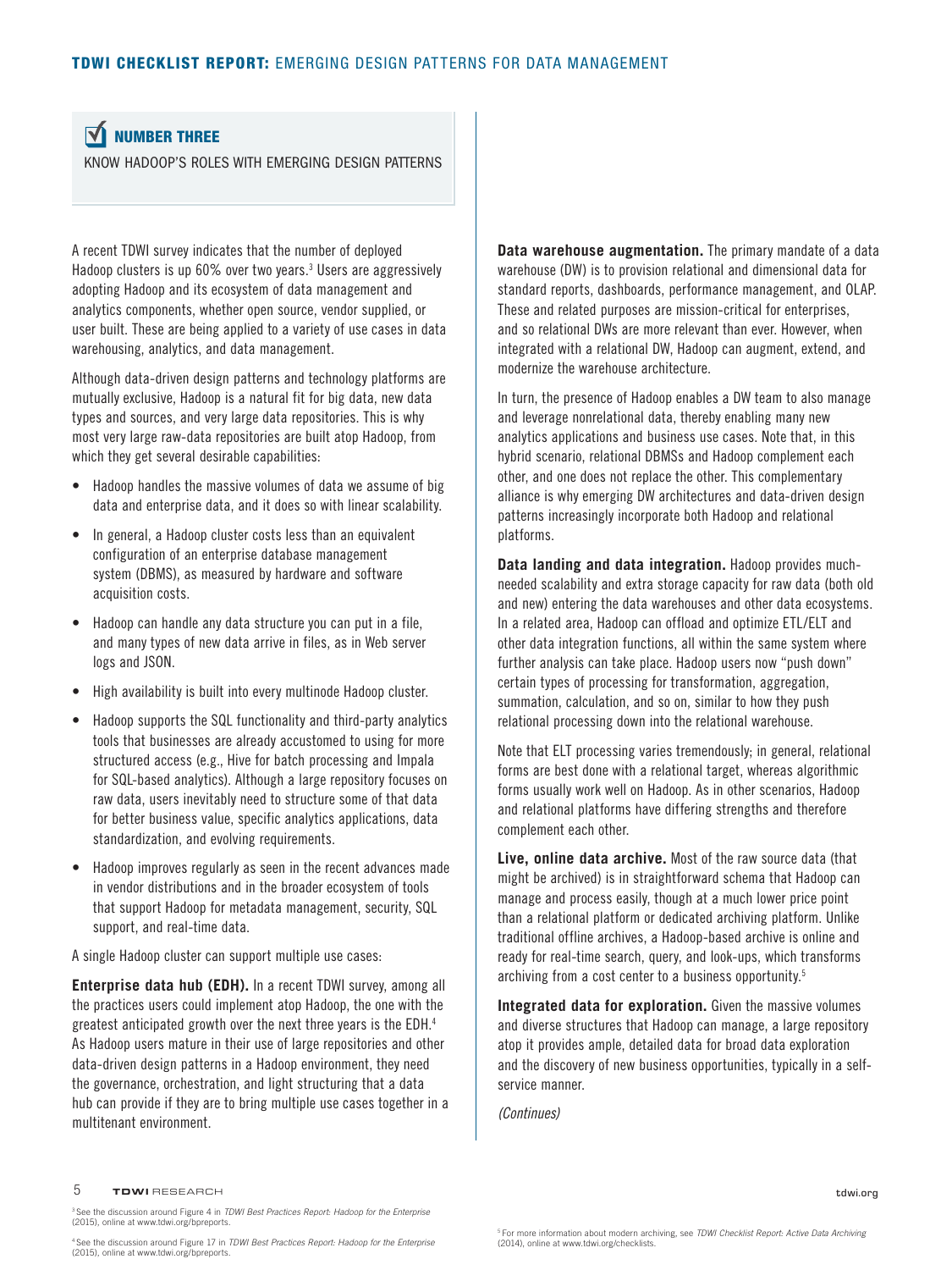## <span id="page-6-0"></span>*(Continued)*

**Advanced analytics.** This is what the business wants and needs from raw-data repositories and Hadoop, as today's conventional wisdom says that the primary path to business value from big data and other new data sources is through analytics. Hadoop delivers in spades because it supports both set-based analytics (SQL and some other relational functions) and algorithmic analytics (for mining, machine learning, graph, and statistics).

#### $\overline{\mathbf{M}}$ NUMBER FOUR

ALSO CONSIDER VIRTUAL AND FEDERATED DESIGN PATTERNS

By definition, a data-driven design pattern is first and foremost a *logical* construct that describes the general shape and content of a data schema, model, data set, or result set. The data that populates the design pattern may be pre-collected in one physical location or distributed across several. The latter scenario is often called a *virtual* data set, where data that is physically distributed across platforms is integrated on the fly to instantiate a design pattern's intended result set.

**The logical data warehouse** relies heavily on logical design patterns expressed via technology for data virtualization, federation, views, and indexing. These virtual techniques are also good for imposing just enough structure on subsets within a large rawdata repository (or across multiple platforms), without altering the structure and condition of the original raw data.

For example, the latest generation of data visualization tools (when pointed at raw-data repositories and other data sources) regularly execute federated queries and manage the result sets as materialized views. Visualization tools aside, virtual functionality that is appropriate to many design patterns (regardless of the physical data platforms involved) is also supported in tools for data integration, reporting, analytics, and database management.

**Distributed queries** (sometimes called federated queries) are naturally assumed in today's multiplatform data warehouse architectures, which regularly mix Hadoop and relational platforms. A large-scale, hybrid data architecture of this sort will manage data on platforms that are best suited to the storage and processing requirements of specific data sets. When data analysts and similar users explore distributed data, they depend heavily on tools that support distributed queries and data federation. Otherwise the scope of discovery is severely limited, which means that business value from the technology is also limited.

Hence, if you want data exploration to encompass all data (thereby avoiding samples), reaching multiple data platforms via a single distributed query becomes mandatory. An added benefit of distributed queries is that they allow the user to leave data in situ—that is, on the platform where it's managed. The query pulls back a small subset of the remote data without needing to copy very large data sets from one platform to another.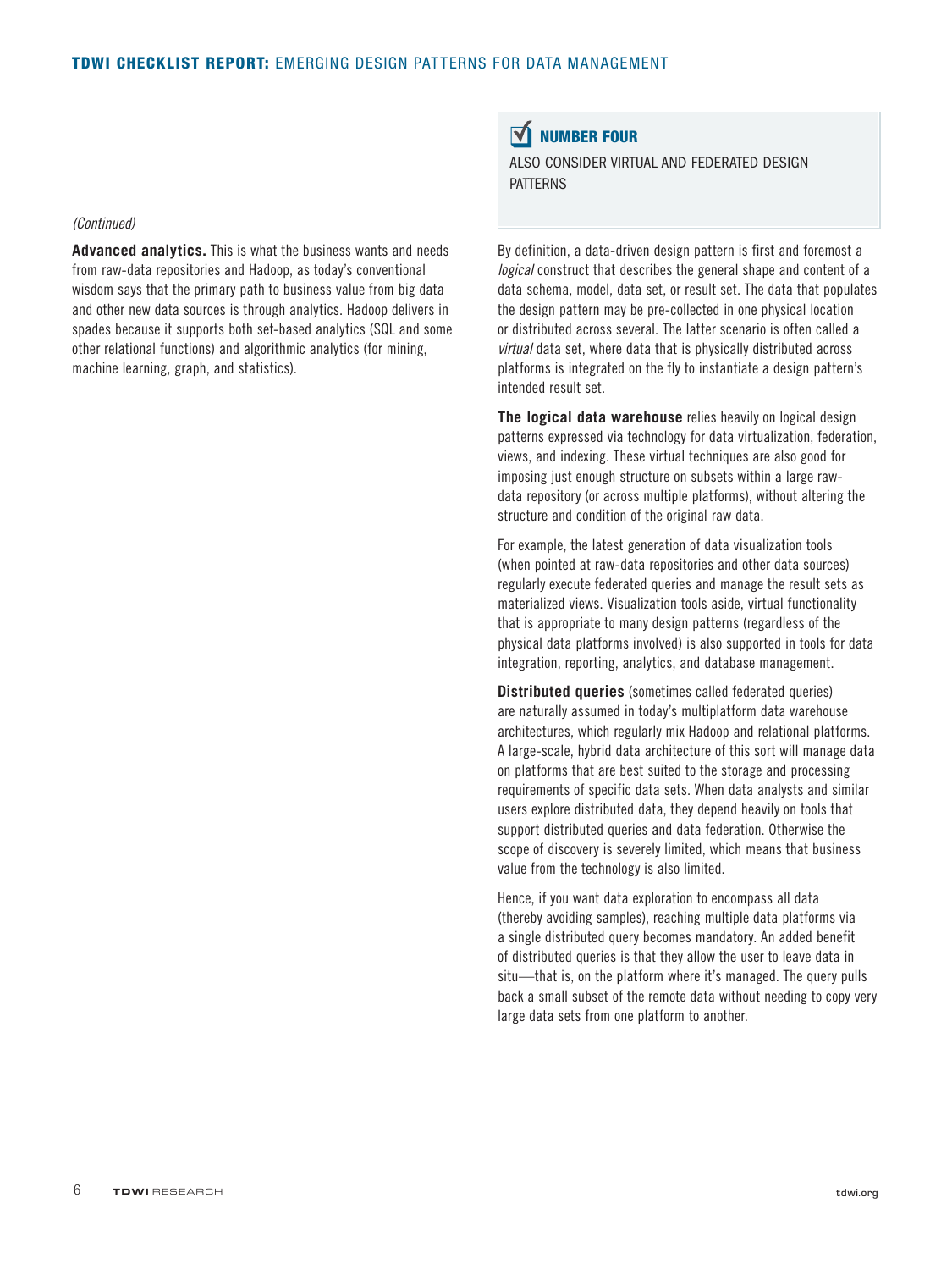#### <span id="page-7-0"></span> $\overline{\mathbf{M}}$ NUMBER FIVE

ADOPT NEW PRACTICES FOR BUSINESS ANALYTICS, AS ENABLED BY NEW DESIGN PATTERNS AND THEIR TOOLS

Making a business case for emerging data-driven design patterns, large data repositories, and Hadoop is relatively straightforward. These and associated tools enable new practices that support the goals of the business or lead to organizational advantages.

**Self-service data access.** A growing number of users want to work fast, at the speed of thought. They want to work autonomously without waiting for IT or a data management team to create unique data sets for them. To make this new practice happen, users need tools and platforms that provide *self-service data access*, especially for large raw-data repositories. While accessing data in a selfservice fashion, a user (whether business, technical, or hybrid) tends to build a data set that includes personally discovered information in a model that depicts the problem or opportunity he or she is studying (such as a new form of customer churn or a profile of customers prone to buy certain products).

Self-service data access is a foundation for other self-service tasks, such as data exploration, data prep, visualization, and some kinds of analytics. All these require substantial business metadata (not just technical metadata) if business users are to make sense of emerging design patterns for data.

**Data exploration and discovery.** Self-service empowers business users to autonomously explore data and discover new facts and relationships that can propel the business. Further, it enables both business and technical users to study and on-board new data as it arises. Therefore, when you design a large raw-data repository, involve business people in the requirements-definition phase to ensure that the data sets they need for self-service data exploration are in the repository.

**Data prep.** Instead of attempting to use a dauntingly feature-rich data integration platform, some users just need *data prep*, which is a subset of that functionality, presented via an easy-to-use user interface. Data exploration, prep, and analysis often go together in a multistep self-service process. As users access and explore data, they want to prepare a data set quickly and easily based on what they discover, then share the prepped data set with colleagues or seamlessly take it into analytics.

Note that the new practice of data prep does not replace traditional data management best practices that include substantial data integration, quality, complex aggregation, and advanced data structures (as required by most standard reports and data warehouses). The old and new practices complement each other, and so both are required for comprehensive data management that meets the needs of today's diverse user constituencies.

**Multigenre analytics.** As user organizations dive deeper into analytics, they soon learn that many business problems are best solved with multiple forms of analytics. After all, they learn something unique from each analytical approach; combining approaches expands their insights and opportunities. A Hadoopbased repository allows new big data to be repurposed in many different ways as needed by analytics for mining, graph, machine learning, and statistics. Note that data visualization is also a form of analytics, and it is one of the most appealing for business users at the moment.

**Business monitoring.** Some design patterns assume the ingestion of streaming data, followed immediately by real-time access. In sophisticated implementations, the Hadoop-based rawdata repository can be a hub for real-time data in support of fastpaced business operations. In these cases, users need to monitor, configure, and access streams of data at close to real time in a self-service fashion. For example, a merchandizing manager might monitor shopping carts in e-commerce and launch micro sales and temporary discounts accordingly. An engineer might monitor a utility grid and reroute service. As a value add, these tasks may be performed via manual self-service tool functions, via tool automation, or both.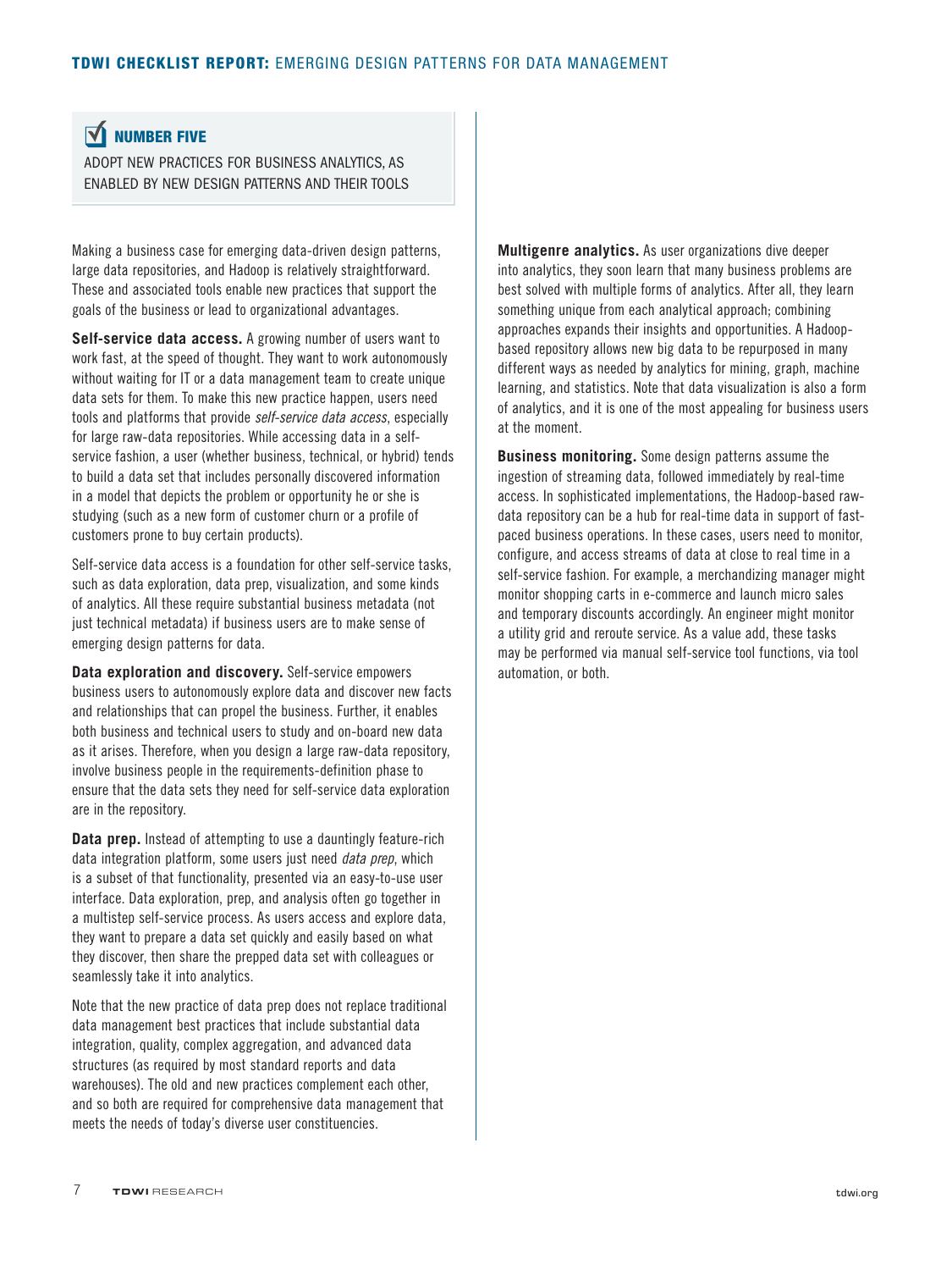<span id="page-8-0"></span> $\overline{\mathbf{M}}$ NUMBER SIXADAPT YOUR DATA MANAGEMENT BEST PRACTICES TO

NEW DESIGN PATTERNS

**Embrace early ingestion and late processing.** As more users want to conduct analytics with relatively fresh data, it's important to have a data-driven design pattern optimized for fast ingestion. That way data is available ASAP for analytics, reporting, exploration, and business monitoring. To speed ingestion, more and more data is being ingested in its original raw state or with minimal improvement up-front; instead, data is processed and improved later by repurposing the captured raw data. Users don't waste as much time as in the past improving data on the off chance it will be used. For new best practices in early ingestion and late processing to work properly, emerging design patterns must handle a wide range of latencies for data ingestion, from traditional overnight batch to true real time.

Early ingestion has its benefits. However, you should not give in to the temptation to "dump" large amounts of arbitrary data into a raw-data repository without proper data governance and metadata management. Instead, you should select data carefully, then document and improve it as it comes in for data lineage and audit, metadata development, volume or node assignment, and compliance. Even within these strictures, a large raw-data repository can still be true to its primary mission, which is to provide detailed source material for exploration, analytical correlation, and future repurposing of data.

**Perform more ad hoc data management on the fly, instead of a priori.** Instead of taking a week to design a data model, many users now create the model and populate it with data while they explore data in a very large data repository or other new design pattern. This is possible because today's advanced hardware and software have the speed and scale required to process and repurpose data on the fly, at runtime.

**Develop metadata as you explore and use the data of a design pattern.** Many big data and other new data sources have little or no metadata available. Sometimes the sources are outside your reach, so you cannot extract metadata from them (as with remote sensors). At other times, data arrives in files that may—or may not—have a header that's equivalent to metadata (as with XML, JSON, and most logs). In these cases, you need to develop and manage metadata yourself.

For Hadoop-based data repositories, there are tools available today with which you can deduce new metadata and further develop preexisting metadata on the fly during exploration or at runtime. Note that technical metadata is good, but you'll also need business metadata for the growing number of users who need selfservice data access, data exploration, data prep, analytics, and

visualization. Finally, be sure that metadata developed for new datadriven design patterns is captured in a repository for future use and sharing, as well as for business consistency and the integration of multiple data platforms.

**Govern new big data as you would any data asset.** As new data-driven design patterns come online and as new big data arrives, data governance bodies should be involved so that new data and platforms are controlled and standardized. Likewise, as users are trained on the new data and platforms, the training should make them aware of relevant governance policies. Otherwise, new practices with emerging design patterns (such as self-service exploration and analytics) run the risk of violating governance polices for compliance, security, and privacy. In addition, some new data (even when managed in raw form) should comply with enterprise standards for data quality and modeling.

Although data governance is mostly about people and process, modern metadata management can make new data design patterns (whether on Hadoop or relational platforms) more governable (and discoverable for self-service use) via software automation for data lineage and data cataloging. Furthermore, operational metadata can enable the tracking and governance of data accesses for security purposes.

### **Balance capacity and cost with emerging design**

**patterns.** Big data just keeps getting bigger, especially as you widen the range of new sources and store even more raw data. Furthermore, many design patterns incorporate both new data and traditional enterprise data to enable rich analytical correlations across many sources and vintages. Therefore you must select your data platforms and tools carefully so you can scale easily as data volumes and processing loads increase. Yet scaling to greater capacity requirements should be done in a cost-effective manner. A leading reason why Hadoop has come on strong in data management is its ability to scale linearly but with minimal cost. Similarly, many users are turning to cloud-based data platforms (whether relational or Hadoop) because clouds offer automatic elasticity at a reasonable cost.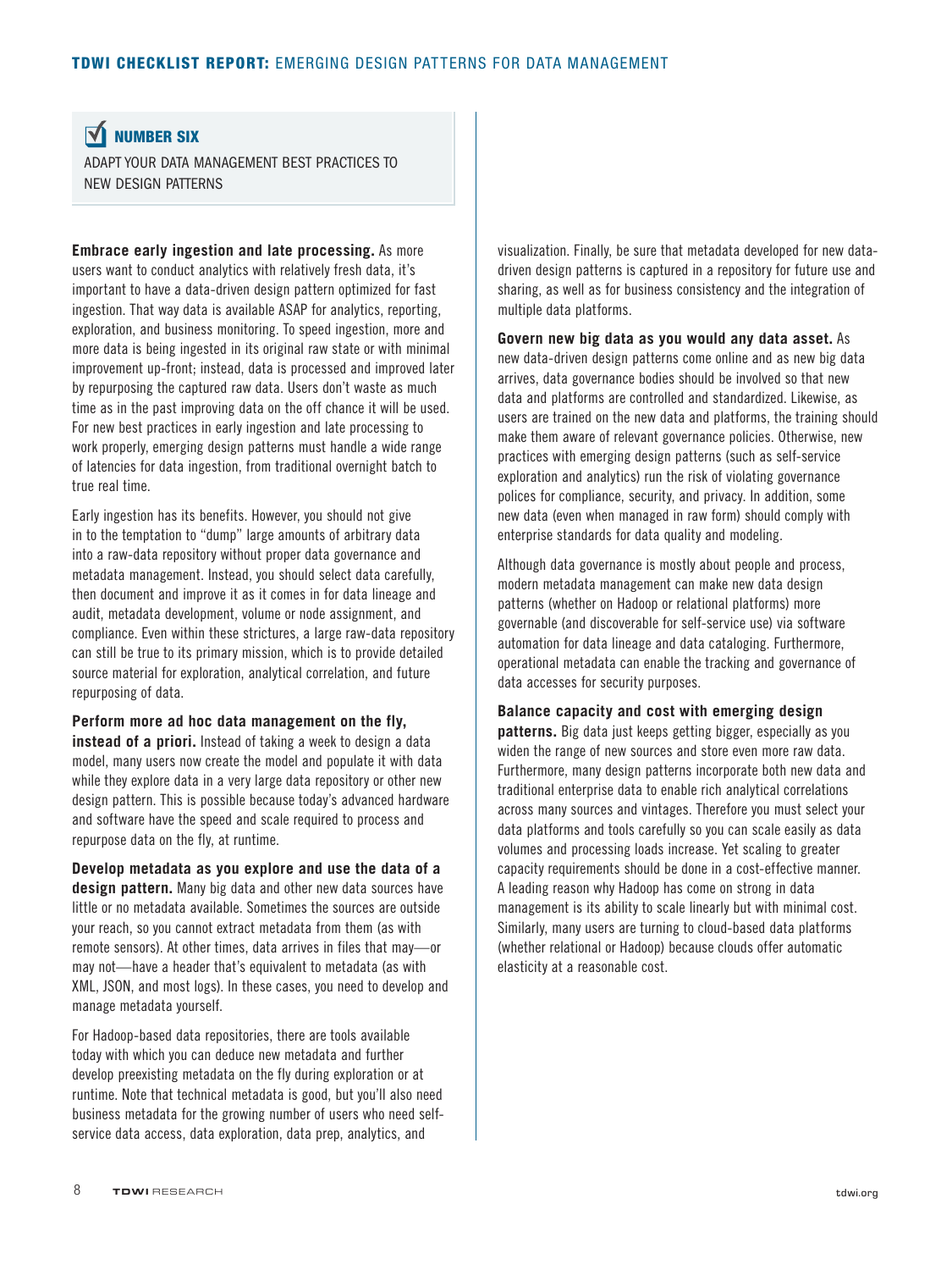#### <span id="page-9-0"></span> $\overline{\mathbf{M}}$ NUMBER SEVEN

MODERNIZE YOUR DATA MANAGEMENT ARCHITECTURE BY INCLUDING AND INTEGRATING MULTIPLE DATA-DRIVEN DESIGN PATTERNS

**Traditional data warehouse (on a relational platform) and a big data design pattern (usually on Hadoop).**

Seventeen percent of data warehouse professionals surveyed recently by TDWI have Hadoop in production and integrated with their data warehouse. Approximately 36% say they will have Hadoop integrated with the warehouse within three years. The users surveyed also indicated that Hadoop complements their traditional warehouse platform without replacing it.<sup>6</sup>

Hadoop adoption is increasing in data warehousing because some (but not all) design patterns associated with the relational warehouse are a good fit for Hadoop. For example, Hadoop's linear scalability and support for multiple ingestion methods makes it a bigger and better data landing and staging platform. The large amounts of detailed source data that many data warehouse teams retain for advanced analytics are easily stored and processed on Hadoop. Furthermore, Hadoop can modernize a data warehouse by enabling it to capture and process a wide range of data structures from new sources, such as sensors, social media, the Web, and hand-held devices.

Even so, the relational warehouse is still the preferred platform for the design patterns that feed data into standard reports, dashboards, performance management, dimensional data, OLAP, and strategic decision making. Thus the strengths of the relational warehouse and Hadoop are complementary, making the two a perfect match, especially for organizations with stringent requirements for traditional warehousing, as well as for big data, advanced analytics, and multistructured data.

**Data-driven design patterns for data integration.** Complex flows for data integration (DI) often need a data platform where data is landed as it is ingested into an environment. DI processes may then make passes over the landed data to process and stage it for eventual loading and synchronizing with target systems. The landed and staged data needs design patterns optimized for the requirements of today's fast ingestion, real-time streams, multistructured data, and other mature requirements for staging data. This is true of data warehousing, but CRM, Web, supply chain, and other functional areas within a business have similar data landing/staging technical functions that need to be organized by emerging design patterns.

**Some design patterns need to migrate within the larger architecture.** For example, the average data warehouse architecture includes several operational data stores and data marts. These may be physically located within the primary instance of the warehouse or on standalone DBMS instances elsewhere. Users

with experience with Hadoop in data warehousing tend to migrate these design patterns to Hadoop to take advantage of its low cost, linear scalability, and ability to support a wide range of processing, analytics, and operational use cases via a single cluster. Outside warehousing, organizations practicing multichannel marketing tend to have design patterns per customer channel or CRM/SFA application and customer view; these are inherently redundant and could benefit from migration and consolidation into a large repository on Hadoop.

**Designs and platforms for real-time functions are needed, too.** With more and more new data coming in streams (from sensors, Web apps, and smartphone apps), users are reacting by optimizing large repositories for early ingestion or real-time interfaces. Such optimization via emerging design patterns is worthwhile when technical users are under pressure to provide fresh data for time-sensitive business processes, such as performance management, e-commerce, facility surveillance, business monitoring, and real-time analytics.

Streams and other new real-time data sources tend to arise suddenly as new applications, partners, and customers come online. To address today's design patterns—and to future-proof against unforeseen ones—it helps to have tools and platforms that support machine learning, metadata deduction (schema-on-read), on-the-fly modeling, and other automation for data developers.

**Creative uses.** Although one very large data repository can serve multiple purposes for multiple tenants, TDWI is starting to see multiple repositories per department or business function. For example, the marketing repository is especially prominent because the 360-view of customers and analytics for customer base segmentation benefits from highly detailed data.

Furthermore, modern marketers are eager to explore customer data in search of new segments, churn, products of affinity, and opportunities for growing accounts. In these cases, multiple design patterns come together to support differing views of customers. TDWI has found similar emerging design patterns for other departments, such as procurement departments, sales pipeline functions, and security analytics.